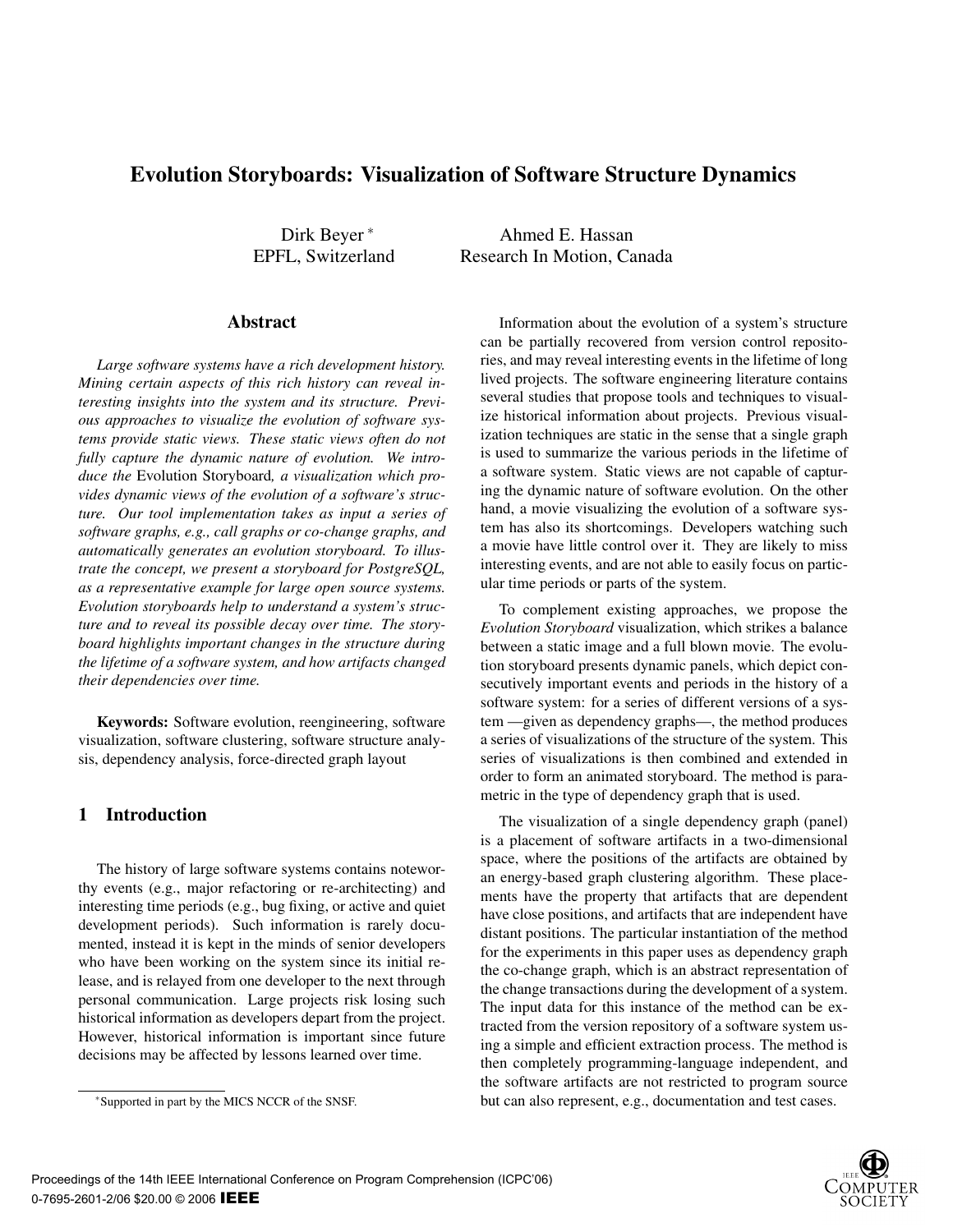An evolution storyboard consists of a series of panels. Each panel represents the dependency information of a particular time period in the lifetime of a software system. The panels are displayed in sequence for the purpose of visualizing and animating the history of the dependency structure. Each panel optionally indicates the movement of artifacts over time using animated arrows. If co-change graphs are used as dependency graphs, the panels represent the cochange information, and the artifacts are positioned closely together if they were often changed together.

Related work. Ball et al. mined and visualized graphs based on common source code changes from the version control repository [2]. Baker and Eick used animated visualizations of software metrics to observe the growth of software systems [1]; they did not use co-change information from version repositories. The visualization of release histories by Gall et al. [8] is produced by generating two-dimensional pictures and combining them to a layered structure (system–subsystem–module) for different versions of the system over time; several attributes are used to color the visualizations. Collberg et al. proposed a method that is limited to source code objects and the programming language Java, to produce sequences of static layouts of call and inheritance graphs [5]. The method uses energy models that are not designed for clustering, but for aesthetic layout of non-software graphs. Fischer and Gall visualized the dependencies between features [6], and Lanza used matrices to represent evolution data [9].

#### 2 Concepts

Dependency graphs. Previous approaches to visualize dependency structures are based on graph models where a dependency between two artifacts is modeled as an edge between the two corresponding artifact nodes. If the strength of a dependency was important, weights were assigned to the edges. In contrast to this 'condensed' graph model, we prefer to keep more information in the graph. If the reason for the (assumed) dependency is a syntactical coupling of three artifacts, then we want to keep this fact in our model. For this purpose, we introduce a new model for dependency graphs with a new type of nodes, called *dependency node*, which captures the reason for the dependency.

A *dependency graph* is a bipartite, undirected graph  $G =$  $(V, E)$ , where *V* is the set of nodes and *E* is the set of edges. A node  $v \in V$  is either an *artifact node* or a *dependency node*. An edge  $\{d, a\}$  ∈ *E* between a dependency node  $d$  ∈ *V* and an artifact node  $a \in V$  exists if node *d* models the abstract reason that makes artifact *a* dependent on all other artifacts *a'* with  $\{d, a'\} \in E$ . Software artifacts are, e.g., subsystems, files, classes, or functions. Dependencies can be induced by, e.g., calls, subtype relations, or co-changes.

*Example.* Let x.h be a header file, and let y.c and z.c be two implementation files that contain both a preprocessor directive to include file x.h. This fact of a syntactical inclusion dependency can be modeled by the following (sub-) graph  $G = (\{d, x, h, y, c, z, c\}, \{\{d, x, h\}, \{d, y, c\}, \{d, z, c\}\}).$ 

We restrict ourselves to unweighted graphs for clear presentation. The extension to weighted graphs is natural (cf. [3]). The dependency graphs that we use in the application section are *co-change graphs* [4]. In this case the graph represents the change history of the software system in the following way: the dependency nodes represent versioncontrol change transactions, and an edge {*d*,*a*} between a change transaction node *d* and an artifact node *a* exists if artifact *a* was changed by change transaction *d*.

Energy-based graph layout. A *layout* of a graph (*V*,*E*) is a function  $p: V \to \mathbb{R}^d$ , which maps each node from *V* to a position in the *d*-dimensional real space ( $d \in \{2,3\}$ ). An *energy model* is an evaluation function *U* that assigns to each layout *p* a real number *u*. The layout *p* is the *best layout* if  $U(p)$  is the global minimum of function U. This means that the energy model encodes the desired properties of the layout. Since we are interested in grouping a dependency graph into groups that represent subsystems, we use energy models with clustering properties. The algorithm that computes a layout with minimal energy is called a minimizer, and the concept is called *energy-based graph layout* (cf. also [7]).

To efficiently compute an approximation of the best layout of a dependency graph for a single version of the software system, we run the graph layout tool  $CCVISU<sup>1</sup>$  [3], and use its default energy model (for the details, cf. the work on clustering co-change graphs [4]). The tool CCVISU is also used to extract the co-change graph from the version control repository, in cases where we use a co-change graph as our dependency graph.

Evolution storyboards. The evolution storyboard divides the lifetime of a software system into several time periods. For each time period, a layout of the dependency graph is used to visualize the structure of the system in one panel.

Let  $G_t = (V_t, E_t)$  be the dependency graph of the software system at time  $t$ , and let  $p_t$  be the best layout of the graph *Gt*. An *evolution storyboard* for the sequence of time stamps  $t_0, t_1, \ldots, t_n$  is a sequence of *n* panels  $P_1, P_2, \ldots, P_n$ , one for each time period. The panel  $P_t$  consists of the layout  $p_t$ and a set  $M_t$  of *moving nodes*  $v \in V_t \cap V_{t-1}$  that moved a lot, i.e., the Euclidean distance  $||p_t(v) - p_{t-1}(v)||$  of the node's current and previous position is larger than a certain threshold. The threshold is used to ignore negligible movement, to avoid clutter in the visualization.

The visualization of a single panel  $P_t$  is done as follows: For every artifact node  $a \in V_t$ , we draw a filled circle at position  $p_t(a)$ , with the circle area proportional to the edge

<sup>1</sup>http://mtc.epfl.ch/∼beyer/CCVisu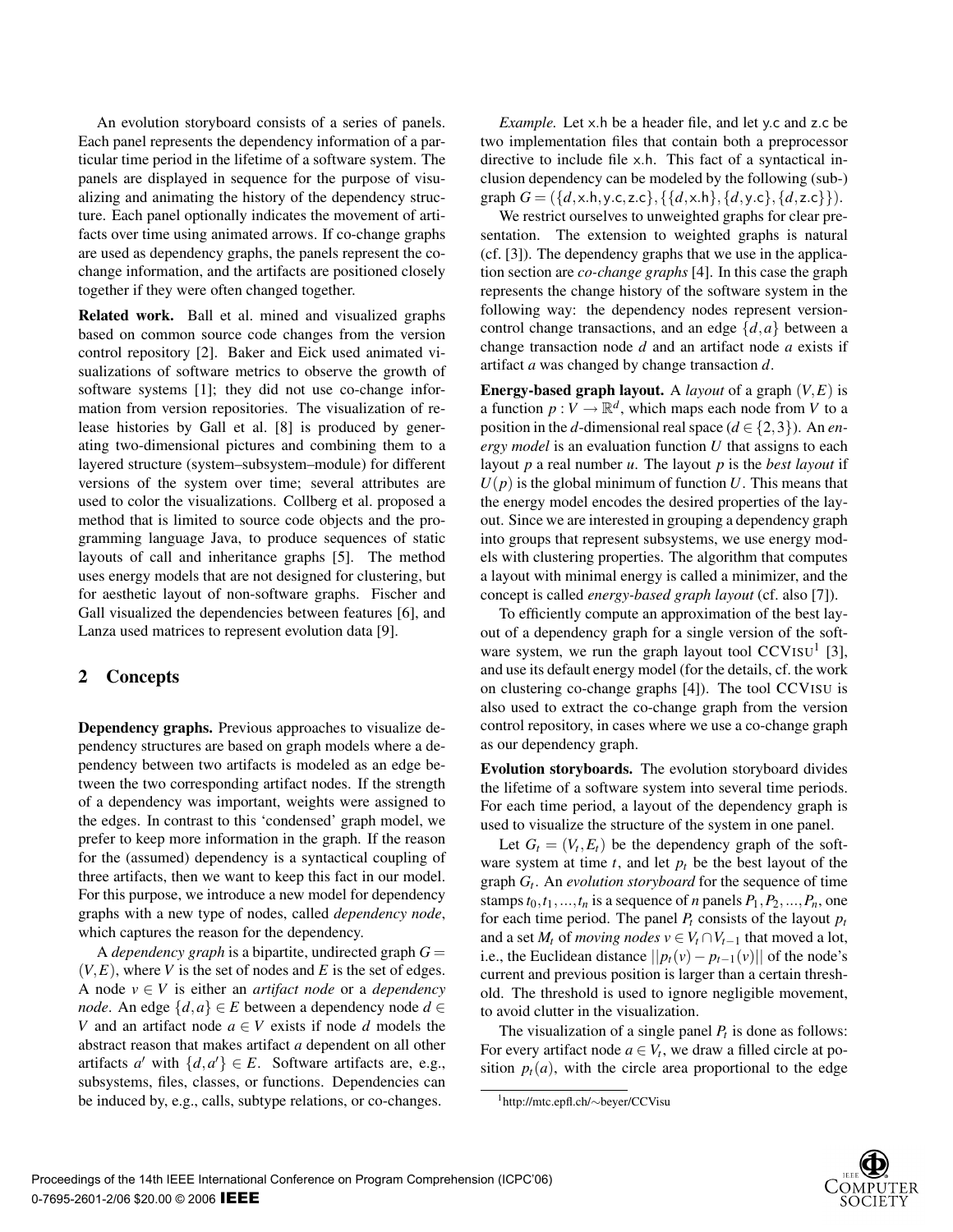degree  $deg_{G_t}(a) = |\{\{a,d\} | \{a,d\} \in E_t\}|$ , i.e., the number of dependencies the artifact is involved in. For every artifact node  $a \in M_t$ , we draw a filled circle in grey at the node's previous position *pt*<sup>−</sup>1(*a*), with a circle area proportional to the previous edge degree  $deg_{G_{t-1}}(a)$ , and a grey line from the previous position  $p_{t-1}(a)$  to the current position  $p_t(a)$ . This line is animated by moving arrow heads that move from  $p_{t-1}(a)$  to  $p_t(a)$ . Furthermore, we visualize the change in the degree of dependency since the *last time stamp*: we draw a red ring for the artifact node *a*, with the area of the ring proportional to the difference of the edge degree between graph  $G_t$  and the previous graph  $G_{t-1}$ , i.e.,  $deg_{G_t}(a) - deg_{G_{t-1}}(a)$  if  $a \in V_{t-1}$ , and 0 otherwise. This means: large nodes depend on many other nodes, and nodes with large rings changed their degree of dependence a lot.

In the evolution storyboard, these panels are displayed in a sequence for the purpose of visualizing and animating the historical changes in the dependency of the nodes. To ensure the stability of the layouts in the storyboard, we feed the layout minimizer when computing layout  $p_i$  with initial positions of layout *pi*<sup>−</sup><sup>1</sup> of the previous time stamp.

Tool implementation. The generation of evolution storyboards is implemented as an extension of the tool  $CCVISU<sup>1</sup>$  [3]. The output visualization, i.e., the storyboard, is dumped as a collection of SVG files, which are embedded in a single HTML document for navigation. The use of standard web technology makes the tools easier to use and adopt by software practitioners.

## 3 Application

In this section we present the evolution storyboard for POSTGRESQL. The evolution storyboard is created by applying our visualization approach to the information stored in the version control repository (CVS in this case) of the open source software system POSTGRESQL. The version control repository contains the version history of more than 9 years of system development and maintenance. We instantiate our dependency graph with the extracted *cochange graph*. The co-change graph at time *t* contains all changes up to time *t*. We have extracted the change history of 4,114 files, and our largest extracted co-change graph models 20,107 commits (resulting in a total of 24,221 nodes) with 87,301 single changes (i.e., edges).

The complete generated storyboard for POSTGRESQL contains 23 panels. Each panel represents a snapshot of the system after 3 months of development. The graph layout in each panel has the property that nodes are positioned closely together if the corresponding files were changed often together, and at distant positions if the nodes were rarely changed together. (Only artifact nodes are drawn.) For POSTGRESQL, we identified 9 major subsystems and assigned a color to each subsystem: Port (green), Execu-



**Figure 1. A storyboard panel for PostgreSQL for the period 2005-04-01 to 2005-07-01**

tor (red), Optimizer (blue), Parser (cyan), Storage Manager (magenta), Query Evaluation Engine (yellow), Nodes (dark magenta), Access (dark cyan), and ADT (light blue). The rest of the files (for example files which are utilities) are assigned to color pink. Figure 2 shows several panels, which correspond to different time periods in the lifetime of POSTGRESQL. The interface of the tool permits the user to move quickly between consecutive panels. The ability to move quickly between panels offers a motion-like animation, which permits to animate and study closely the changes in the layout and in the structure of a software system over time. A cursory look at Fig. 2 shows that over time the Executor (red) and Optimizer (blue) subsystems are moving closer to each other, indicating that they are changing more often together, and are likely becoming more dependent on each other. The Query Evaluation Engine (yellow) is the subsystem with the most instable dependency structure; many file nodes moved over long distances, and the files were more and more often changed together with the Parser subsystem.

Figure 1 shows a panel for one time period. For each panel, the user can animate the panel. The animation shows the movement of nodes between consecutive time stamps, which are 3 months apart in Fig. 1. The old location of a node is shown in grey, and a grey arrow points to its new location. The size of a node indicates how many changes have occurred to that node during its lifetime, and a red ring highlights nodes which have changed during the last 3 months. The size of the red ring is proportional to the amount of changes during the period of the storyboard panel. The user can also zoom into a particular area of the graph and closely watch the evolution animation for that area of the graph.